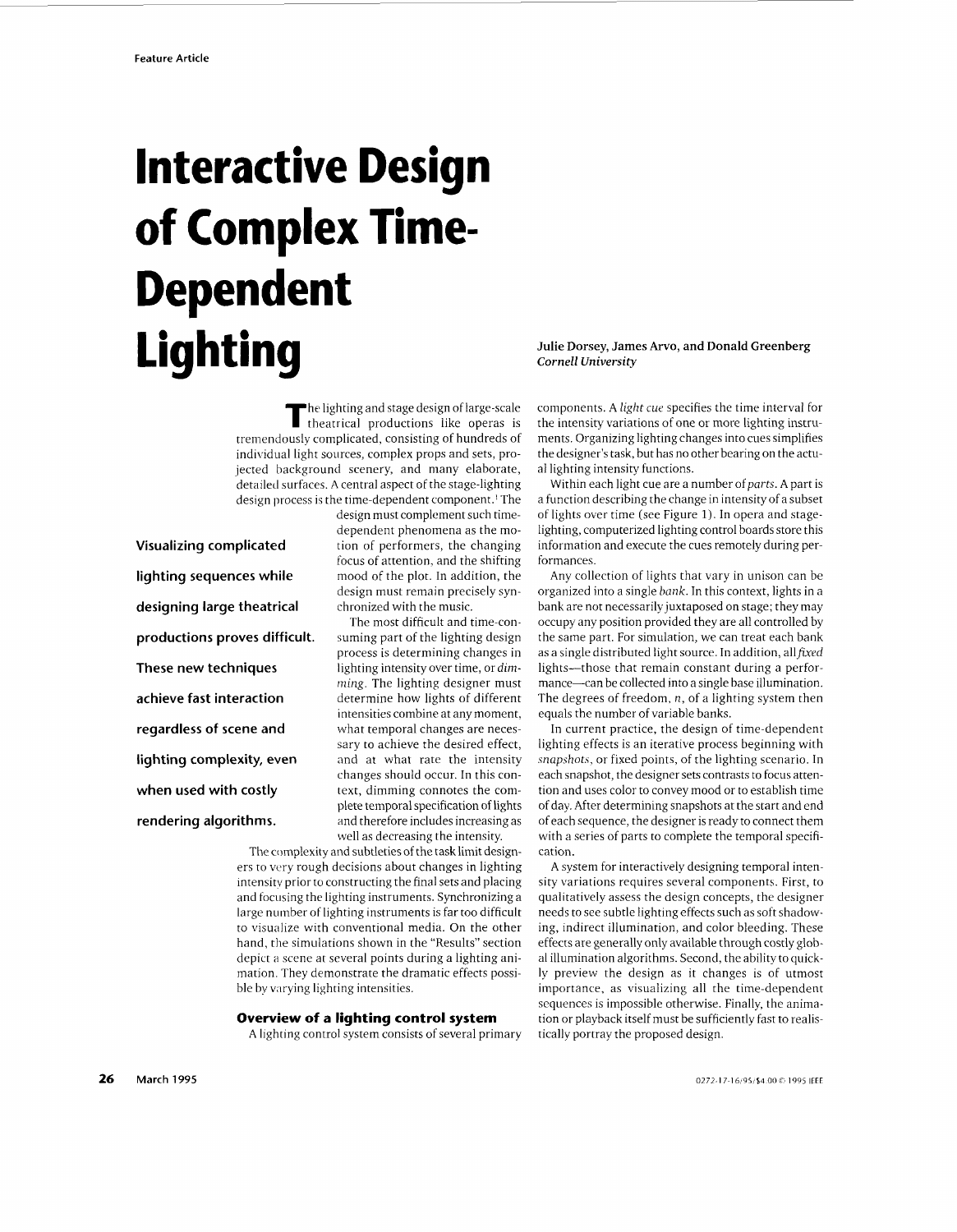# **Previous work in computer-assisted lighting**

Several previous methods address the problem of adjusting light intensities in the context of global illumination. The radiosity approaches of Chen,<sup>2</sup> George et al.,<sup>3</sup> and Puech et **aL4** update a solution by shooting "negative light" to compensate for changes in lighting or geometry. An approach described by Airey et al.<sup>5</sup> involves storing multiple radiosity values at each vertex and interpolating them as a function of time. Ray-tracing methods, presented by Buckalew and Fussell<sup>6</sup> and Sèquin and Smyrl,<sup>7</sup> demonstrate the possibilities for updating lighting intensities by precomputing and storing view-dependent relationships among lights and surfaces in the environment. Unfortunately, none of these approaches suit theatrical productions because of their complex geometries and numerous lights. Furthermore, the update rates of these approaches, while significantly faster than computing from scratch, are still far too slow for interactivity. Byconsidering a more highly constrained problem-addressing only intensity variations in a fixed

geometrical setting-we can take a different approach and overcome these difficulties.

The techniques we introduce here are useful for general lighting design: They provide faster interaction for selecting lighting intensities than previously proposed techniques, and interactivity is not limited by the complexity of the environment or number of lights. In the domain of lighting design, the designers frequently know where to put the lights but not how the lights will combine or how bright to make them. Consequently, selecting appropriate

intensities for static lights and scenery and determining intensity variations as a function of time is a useful subproblem of lighting design. We make it our focus here.

#### **Our approach**

In this article we present an approach for interactively designing and previewing variations in lighting intensity. Figure 2 illustrates the main features of our approach, also summarized in the following paragraphs.

- Modification of time dependence. Our approach allows parts composed of cubic splines, enabling the use of sufficiently general light-intensity functions to meet the needs of lighting designers. At any point in time, as the splines are interactively modified, the user receives immediate feedback about the lighting.
- **Playback.** The current time-dependent lighting scenario can be previewed by a fast playback at any time during the design process. This is accomplished, in part, by exploiting fast  $\alpha$ -blending.



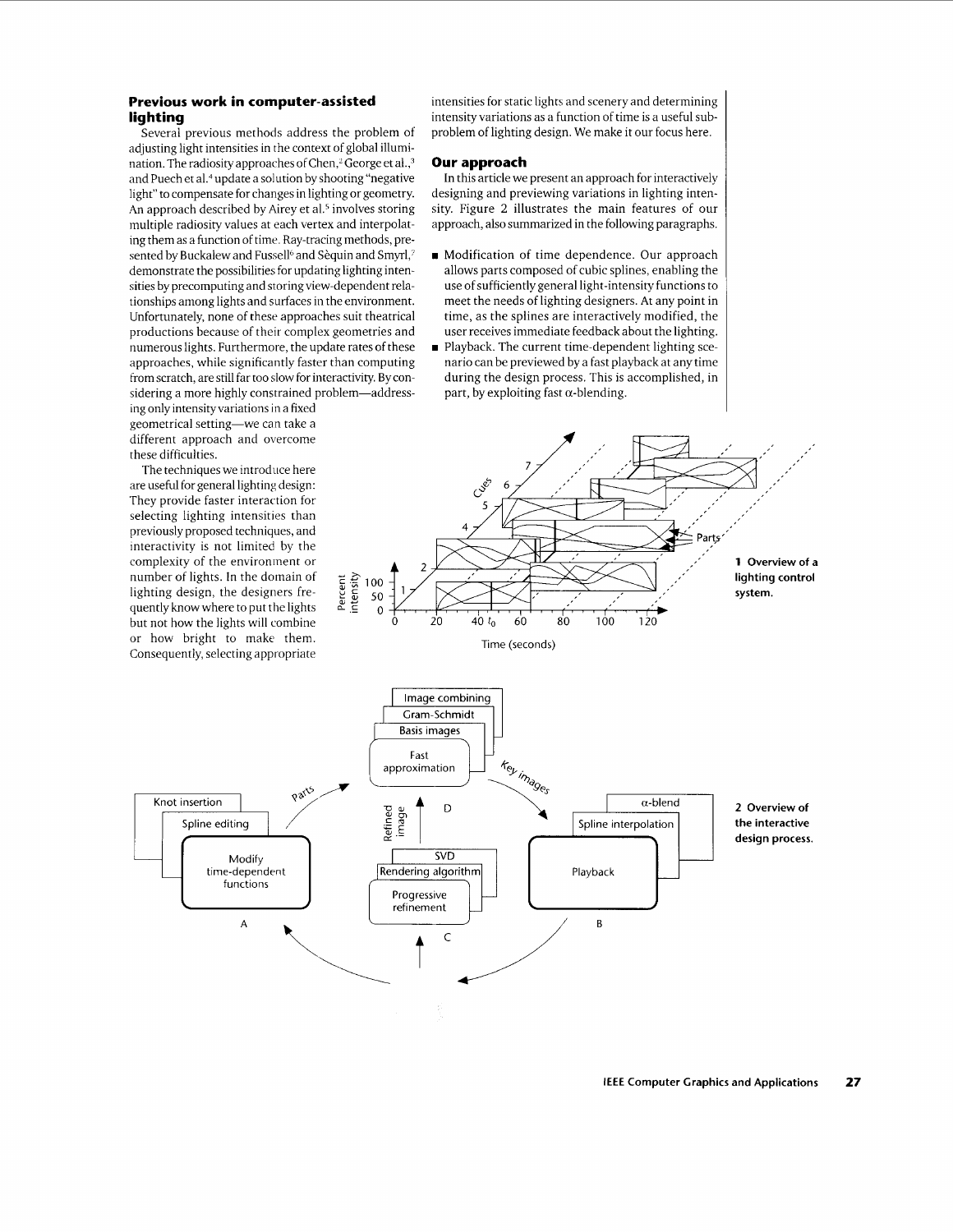- **Progressive refinement. To maintain fast interaction** with the user, our approach performs global illumination incrementally and at different levels of accuracy as the design progresses. It uses the rendering algorithm efficiently by (1) exploiting its linearityand (2) constructing an appropriate basis for the required images through singular value decomposition. This approach works for a wide assortment of rendering algorithms, including global illumination.
- **<sup>w</sup>**Fast approximation. As the user progressively refines the design, the system accumulates a pool of images depicting the scene under different lighting conditions. This pool provides fast and progressively better feedback on changing designs. Previews are constructed from available images using least-squares approximation augmented by coarse images to fill in missing components.

## **Linearity of light transport**

In this and the remaining sections, we develop a methodology for the design of temporal intensity variations. We begin here by discussing the linearityof global illuniination and show how to exploit it for our application.

#### *The C operator*

Global illumination algorithms model the transfer of radiant energy at the level of geometrical optics, ignoring phenomena such as interference and re-emission of absorbed light. Consequently, the distribution of light existing at radiative equilibrium can be solved independently at each wavelength v:

$$
S_{y} = \mathbf{G}_{y} L_{y}
$$
 (1)

where **G**, is a linear operator mapping the source term  $L<sub>v</sub>$  to the unique equilibrium solution  $S<sub>v</sub>$ . (Henceforth we drop the, v subscript and assume that all computations are carried out for three channels.) While the dependence **otG** on the geometrical and material properties of the environment is highly complex, its action on *L* is linear, expressing the fact that independent solutions can he superposed. That is,

$$
\mathbf{G}\bigg(\sum_{i=1}^{P}c_{i}L_{i}\bigg)=\sum_{i=1}^{n}c_{i}\mathbf{G}L_{i}
$$
\n(2)

where  $c_1, \ldots, c_n$  are constants and  $L_1, \ldots, L_n$  are independenr source terms. This linearity is also enjoyed by all common approximations to the exact **G** operator, as embodied in global illumination algorithms.<sup>8</sup>

Note that the summation on the left-hand side of Equation 2 entails addition of *n* source terms, while the summation on the right requires pointwise addition of the resulting solution functions. These functions may encode either radiance over all surfaces in the scene or simply images from a given vantage point. The latter is particularly appropriate for our application for two reasons. First. working with images is precisely analogous to the *ideal views*-the most advantageous viewing positions in the auditorium-commonly used by designers

in evaluating complex lighting. Second, images allow for simpler and faster scaling and addition than do full view-independent radiance functions. Thus, for practical reasons, we will operate on images, although the concepts apply equally well to view-independent radiance functions.<sup>9</sup>

In this article we assume that each environment is accompanied by a **G** operator mapping an n-dimensional vector of light-bank intensities to an image of the globally illuminated environment. Thus, **G** encapsulates a rendering algorithm-ray tracing, radiosity, or some other scheme-and the source function is constrained to a finite number of intensity settings associated with a fixed arrangement of lights. Hence, *L* is an n-dimensional vector. Initially, all we assume about **G** is that (1) it generates images appropriate to the design task, in terms of both the view and effects modeled; (2) it is linear with respect to sources; and (3) it is very costly to invoke. By virtue of the isomorphism that **G** defines between the space of light intensity settings and the space of images, we can attack some of the problems of time-dependent lighting design. (We later introduce one final assumption about **G** to aid in interactivity.)

## *The role of linearity*

Given a static environment and lighting instruments, consider the task of creating a sequence of images depicting the light intensities changing with time. Figure 1 shows one such sequence with several different light intensity settings.

A naive approach to this problem would be to solve for the global illumination at each time step using the light settings specified for that time. This is prohibitively slow, as *G* is invoked for each frame. Furthermore, if you modify the time-variation, you must recompute all affected frames. Clearly, this is not a viable approach for interactive design.

A more efficient approach is to use fewer applications of **G** by exploiting its linearity. Rather than computing a new image for each of many time steps, you can form the images more quickly by combining other images. Given n images capturing the effect in isolation of each bank on the scene. the combined effect of any collection of lights is given by

$$
\mathbf{GL}=\sum_{i=1}^{n}l_{i}\mathbf{Ge}_{i}
$$
 (3)

where  $L = (l_1, \ldots, l_n)$ , the collection of settings for *n* lights,  **is the** *i***th standard basis vector, and Ge,** is the global solution for each light at unit intensity. Using Equation 3 can greatly reduce the number of calls to **G** when  $n$  is much smaller than the number of time steps. This improves enormously over the naive method because the computation time for the linear combination of *n* images on the right of Equation 3 is normally insignificant compared to a single call to **G.** Fast playbacks require further elaboration of this idea, however.

## **Fast playback**

Although the use of linearity in the previous section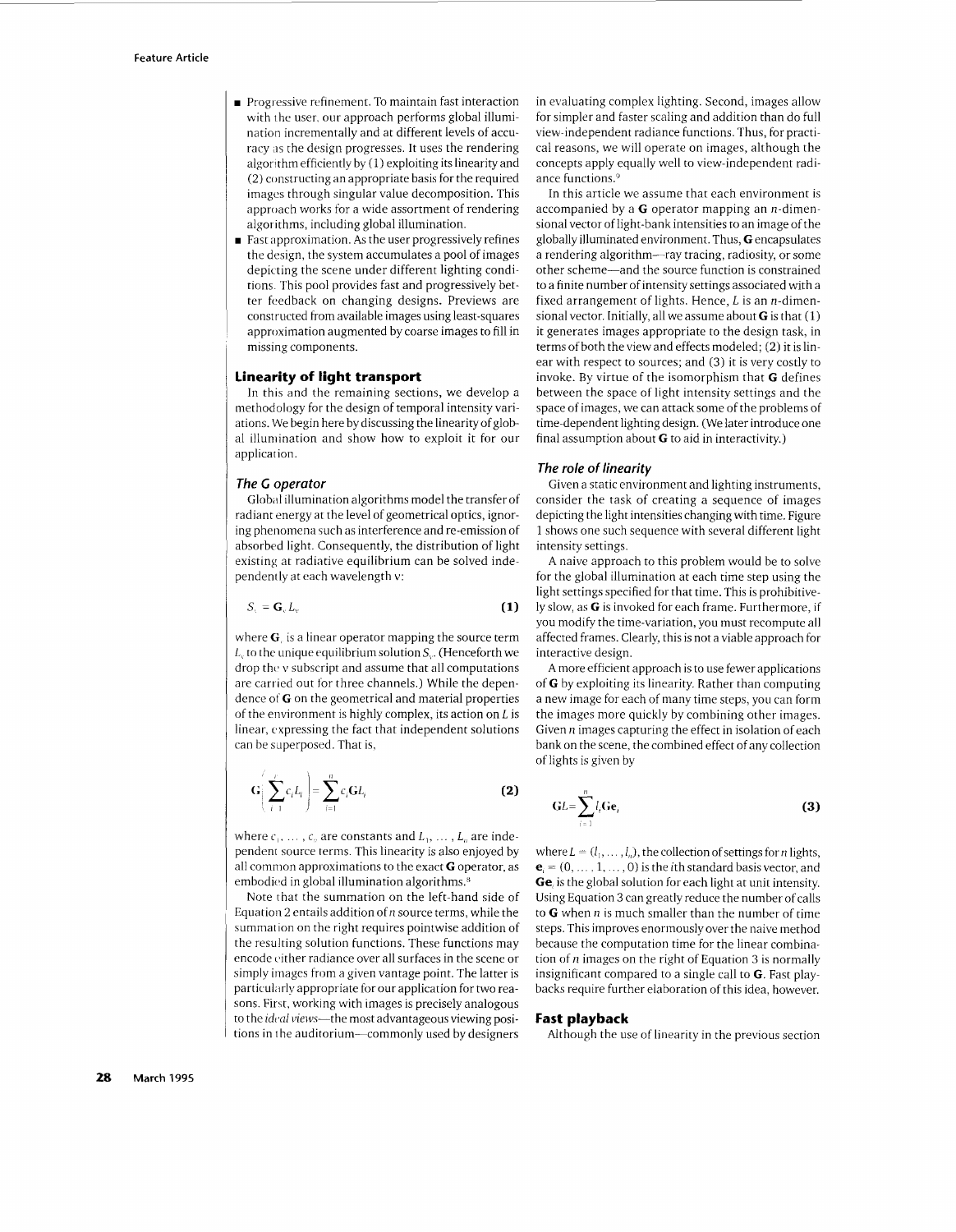vastly reduces the computation involved in forming the time sequence (once the images **Ge**<sub>1</sub>, ..., **Ge**<sub>n</sub> are available), most workstations cannot perform the necessary  $n-1$  image operations per frame in real time, as n might be tens or even hundreds. In this section we describe another optimization that further accelerates the playback process, making real-time playback feasible on displays with fast  $\alpha$ -blending. To do this we construct a set of key images from which all frames of the playbackcan be created very efficiently. The idea is reminiscent of keyframes used in animation.

The increase in speed results both from reducing the number of image combinations required per frame and from simplifying the nature of these operations. By expressing the combinations as lerps, or linear interpolations, we map the problem directly to  $\alpha$ -blending. Although the key images each require up to  $n$  image operations to construct, they are—barring completely chaotic time variation-far fewer than the number of frames.

#### *Barycentric coordinates*

Observe that the vector of time-varying intensities  $L(t)$  is a function from  $\mathbb{R}$  to  $\mathbb{R}^n$ . Its image is a sequence of continuous space curves with breaks at times when any of the intensity settings changes instantaneously.

If these curves are extremely ill-behaved, we can do little to construct the corresponding images more economically than described in the previous section ("Linearity of light transport"). However, consider the following situation: Suppose that between times *t,* and  $t_2$ , the curve  $L(t)$  lies within a low-dimensional subspace of  $\mathbb{R}^n$ . Specifically, suppose that  $L(t)$  lies within the convex hull of the setting vectors  $\{L_1, L_2, \ldots, L_m\} \subset \mathbb{R}^n$  where  $m < n$ . Then each vector on this segment of  $L(t)$  is expressible as a convex combination of the hull vertices; the weights correspond to the barycentric coordinates. Equivalently, the image for any  $t \in [t_1, t_2]$  can be constructed by lerping the key images corresponding to the setting vectors  $\{L_1, L_2, \ldots, L_m\}$ , which we call key settings. Using the key images,  $m - 1$   $\alpha$ -blends suffice instead of  $n-1$  more-general image combinations. If every point  $of L(t)$  can be covered by the convex hull of a small number of points, then we can quickly construct every image of the sequence. A practical way to enforce this property is to restrict the parts to low-degree spline curves.

## *Cubic splines*

We now consider cubic splines as a specific example of time-dependent intensity functions. Their flexibility and the simplicity of computing their convex hulls make cubic polynomials ideal for this application.

If each of the *n* intensity functions varies as a piecewise cubic polynomial with respect to time, the entire curve  $L(t)$  can be represented as a collection of *n*-dimensional Bézier curves. That is, *L*(*t*) can be broken into a finite number of segments such that within each segment

$$
L(t) = b_1(t)A + b_2(t)B + b_3(t)C + b_4(t)D
$$
 (4)

where  $b_i(t)$  is the *i*th Bernstein basis function, with the control points  $A, B, C, D \in \mathbb{R}^n$  depending on the segment. The coefficients  $b_1(t)$ ,  $b_2(t)$ ,  $b_3(t)$ ,  $b_4(t)$  are barycentric coordinates of  $L(t)$  with respect to the control points A, *B,* C, D. In general, partitioning *L* into such a collection of segments will require inserting additional knots into some of the parts. Because the Bernstein basis functions are positive and sum to one, the  $n$ -dimensional Bézier curve is contained within the convex hull of its four control points regardless of the dimension of the space. Each image *1* on the curve is then constructed by

$$
I(t)=\text{lerp}_{\alpha_2}(\text{lerp}_{\alpha_2}(I_A,I_B),\text{lerp}_{\alpha_2}(I_C,I_D))
$$
 (5)

where lerp,  $(X, Y) = (1 - t)X + tY$ . You can easily see the role of the three interpolations by picturing the points *ABCD* as forming a tetrahedron in **IR"** (see Figure **3).** 

Clearly, any image corresponding to a point within the tetrahedron can be formed in this way;  $\alpha_1, \alpha_2$ , and  $\alpha_3$ depend only on the coordinates of the point, not the nature of the curve it is on. Note that the bound of three blends per frame holds regardless of the number of lights that vary according to independent cubic splines.



*A*  The collection of all  $n$ -dimensional control points of all the Bézier segments comprising *L* is the set of key settings. Because the corresponding key images are intended for use with traditional  $\alpha$ -blending, we must avoid negative pixel values. By inserting additional knots, we can replace all troublesome control points by an equivalent set of positive points, ensuring positivity of the images. Although inserting additional knots increases the number of key images, no more than *n* of the setting vectors can be linearly independent. So, we need never invoke *G* more than *n* times to generate them all. We pursue this concept further now.

#### **Subspaces of images**

To efficiently construct a cubically time-varying sequence using  $\alpha$ -blends, we first need a key image corresponding to each control point. In this section, we address the problem of computing the key images as efficiently as possible, again exploiting the linearity of *G.* 

## *Minimizing global solutions*

To illustrate the central idea, we begin by assuming that the  $n$  parts are given a priori and address the problem of generating the final images. To generate a given set of key images, it is sufficient to invoke *G* only for the linearly independent control points, thus forming a set **3 Interpolation using the tetrahedron.**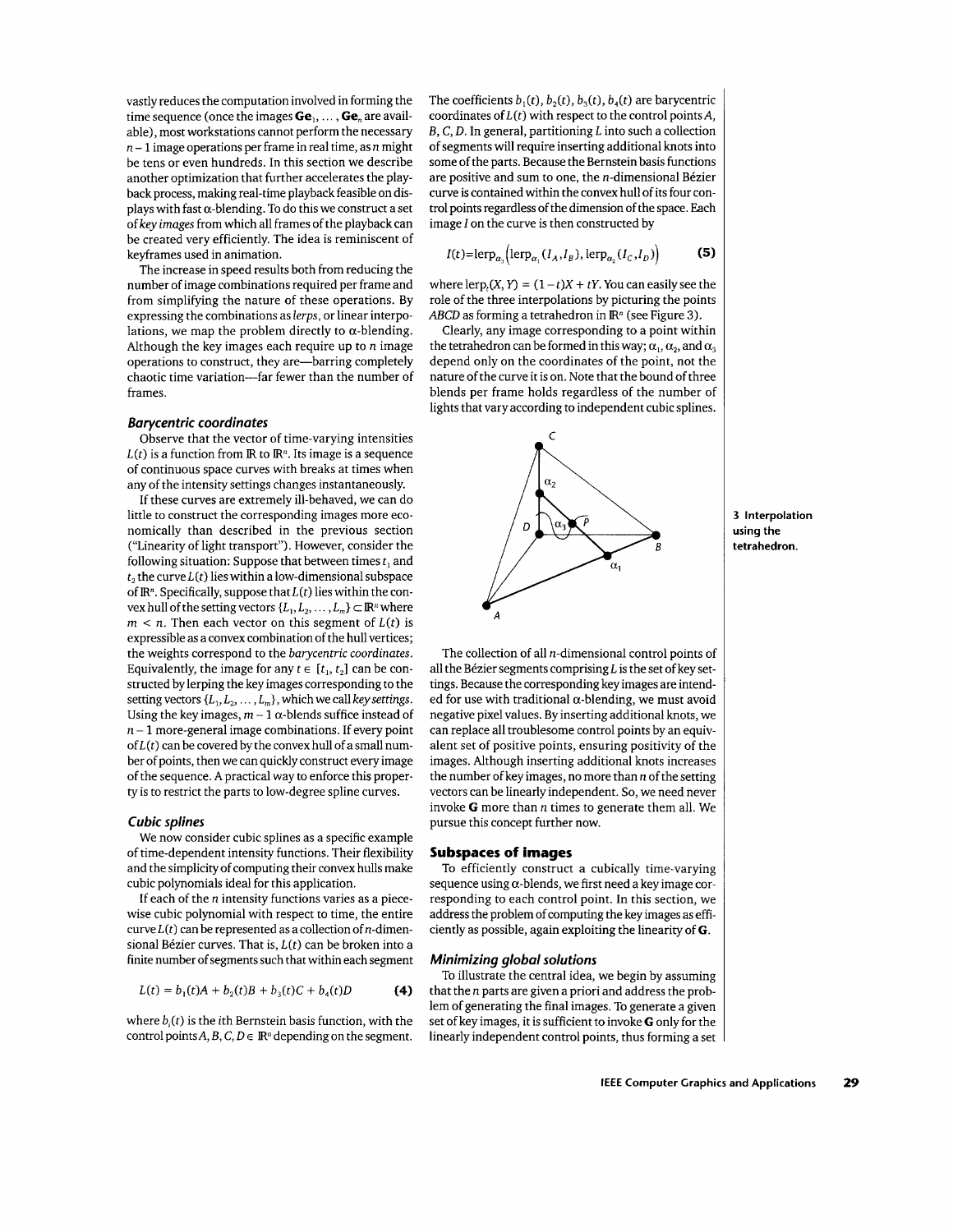of *basis irnuges.* We can form the remaining key images from linear combinations of these. If the number of control points is  $m$ , then clearly the number of basis images is bounded by  $min(m, n)$ . The important question is whether even fewer will suffice.

No a priori reason exists for the parts of any given design to be linearly independent. This implies that there might be a more efficient way of specifying a given design than the one chosen by the user. To allow the user to concentrate on the design, not the efficiency of solution, we describe a technique that automatically finds the minimum number of basis images as well as how to best combine them into the required key images.

Let **L** be the  $n \times m$  matrix whose columns are the *n*dimensional setting vectors given by the *m* control points:

$$
\mathbf{L} \equiv [L_1, \ldots, L_m]
$$
 (6)

To construct all *m* key images, we require only *r* basis images where  $r = \text{rank}(\mathbf{L})$ . Note that  $r \leq \min(m, n)$ . To determine the rankof the matrix **L,** and to find an appropriate basis for its column space, we perform a *singular value decmzposition* (SVD) of **L** obtaining

$$
\left[\begin{array}{c}\n\mathbf{L} \\
\mathbf{R}^{2m}\n\end{array}\right]\n=\n\left[\begin{array}{c}\n\mathbf{Q} \\
\mathbf{Q}x\n\end{array}\right]\n\left[\begin{array}{c}\n\mathbf{D} \\
P^{\text{ext}}\n\end{array}\right]\n\mathbf{R} \n\tag{7}
$$

where the columns of Q are orthonormal, **D** is nonsingular and diagonal, and the rows of **R** are orthonormal.<sup>10</sup> The decomposition  $\bf{QDR}$  reveals much about the matrix L. First, the rank of **L** is determined by the number of diagonal entries in **D,** which are the *singularvalues.* The decomposition determines the minimum number of basis images as well as how to combine them into the required key images. Given the SVD, we proceed by invoking **G** on each of the *r* columns of  $\overline{L}$  given by

$$
\left[\begin{array}{c}\n\overline{\mathbf{L}} \\
n-r\n\end{array}\right]=\left[\begin{array}{c}\n\mathbf{Q} \\
n\times r\n\end{array}\right]\n\left[\begin{array}{c}\n\mathbf{D} \\
r\times r\n\end{array}\right]
$$
\n(8)

generating the *r* linearly independent basis images  $\overline{I}_1, \ldots, \overline{I}_r$ . The *m* key images are then formed by using **R**:

$$
\left[I_1 \dots I_m\right] = \left[\tilde{I}_1 \dots \tilde{I}_r\right] \left[\begin{array}{c} \mathbf{R} \\ r > m \end{array}\right]
$$
 (9)

Note that the basis settings **E** generated by the SVD decomposition will frequently include negative entries, corresponding to negative intensities. This implies that *G* must allow propagation of negative energy through the environment and that the basis images might have negative pixels. Consequently, we employ a floatingpoint format for the basis images,<sup>11</sup> which means that all operations on them must be in terms of "real pixels." The negative values do not appear in the key images, however, as they always correspond to positive settings.

If the lights have been normalized so that at unit intensity each has approximately the same time-averaged influence on the scene, then the magnitudes of the singular values impose a natural order on the basis images. Large singular values indicate a significant overall contribution of the corresponding basis image, while small singular values indicate little contribution. It is common practice to set to zero those singular values that are extremely small relative to the largest values. This allows us to omit images with negligible effect, saving further computation without degrading the visualization. In the next section ("Trading quality for speed"), we make additional use of this ordering.

#### *A simple example*

Figure 4 illustrates the steps of the process just outlined. The input consists of eight individual parts, yielding a curve in **R8,** describing intensity variations for eight banks of lights. This curve requires six control points,  $L_1 \ldots L_6$ , to cover its three segments (two of which are linear), corresponding to six key images. The SVD phase reveals that there are only fournon-zero singular values and yields the basis settings,  $L_1...L_4$ . Thus, four calls to *G* are made to generate the basis images,  $\overline{I}_1 \dots \overline{I}_4$ . Note that three of the four basis images contain negative pixels; the images shown in the figure are the absolute values. The basis images are then combined according to **R** to obtain the key images,  $I_1 \ldots I_6$ . Finally, images corresponding to any time t can be computed by blending subsets of four images. Note that the only part of the loop that is time-dependent is the  $\alpha$ -blending phase. All other computation is done in a single preprocessing pass.

There is no way to know in advance how much reduction in computation we can expect using the SVD, as each design is different. In practice, we have found that we can significantly reduce the number of solutions by ignoring very small singular values. For example, looking ahead to the scene shown in Figure 6, we used 10 basis solutions to produce 18 key images. For the environment in Figure 8, we used 8 basis solutions to produce 17 key images.

#### **Trading quality for speed**

Modifying the algorithm described in the previous section makes it appropriate for iterative design. For example, rather than optimizing the production of a final time sequence, we can introduce incremental updates that can more quickly follow the path the designer takes in exploring possible designs.

The obvious drawback to using SVD is that it requires a complete specification of the parts before you can determine the optimal set of basis images and, therefore, before you create the first image. Yet if the design process itself requires extensive aesthetic judgments in creating the parts, many images must exist before any information is available about the final design. This apparent conflict can be resolved by better meeting the needs of the design process and by adding a bit more capability to the *G* operator. At all times the designer must be able to quickly explore a wide variety of design alternatives.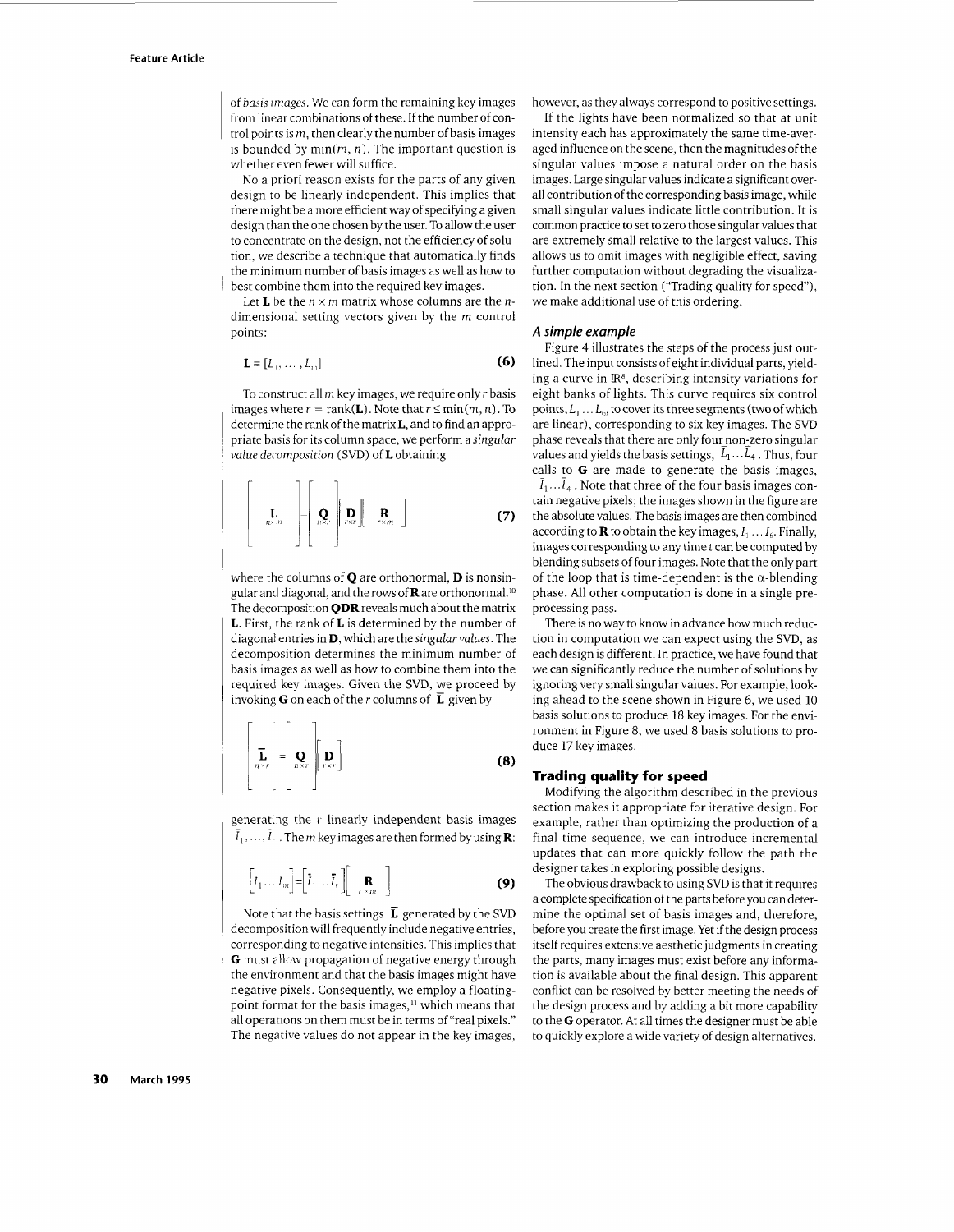

**IEEE Computer Graphics and Applications 31**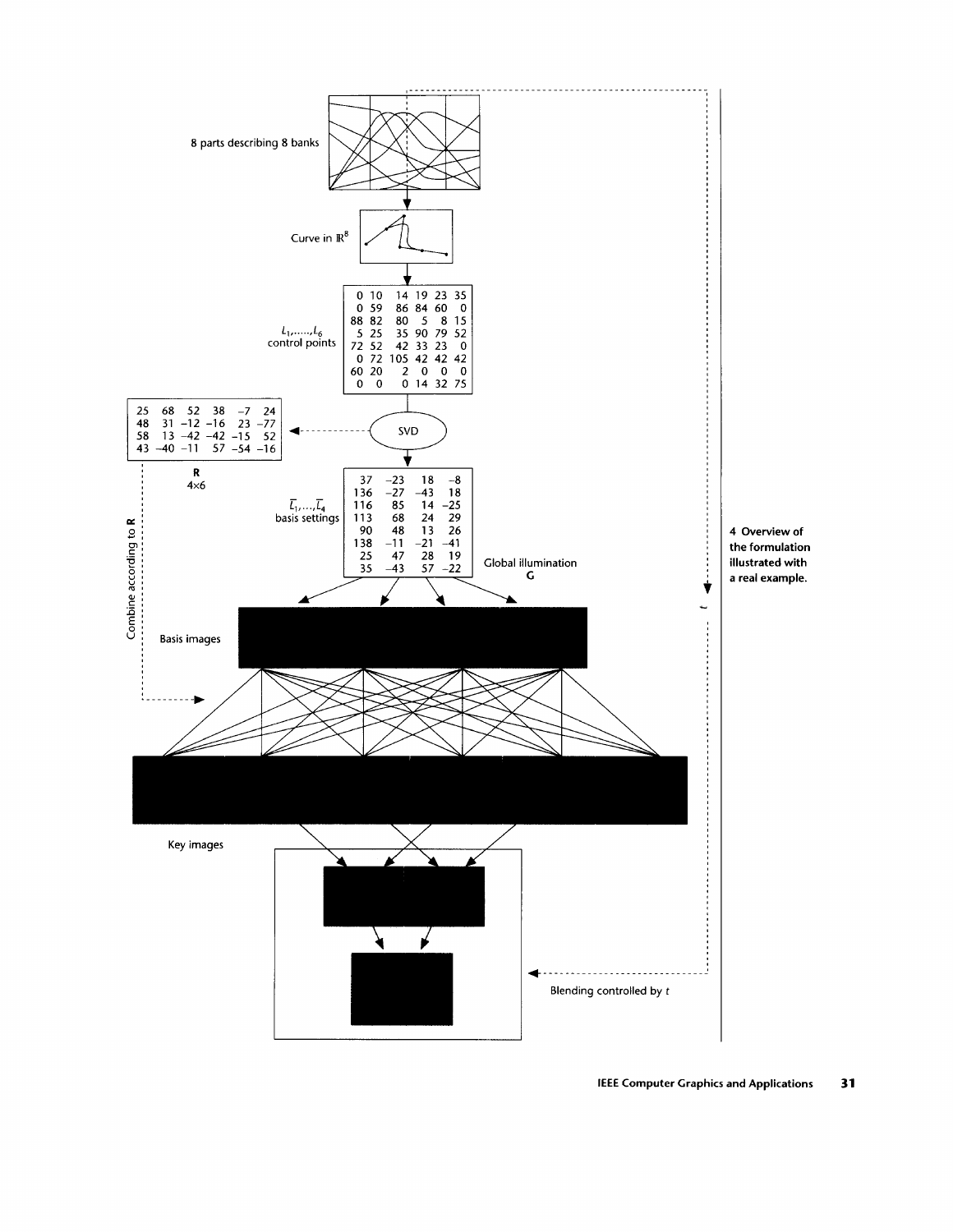For this reason it would be ideal to have a separate image per bank before the design process even begins. But computing these *n* images requires a large time investment-larger than might be warranted by the rank of rhe final design. The solution lies in the fact that a designer will generally begin with a rough approximation for the placement, content, and duration of the lighting cues, then gradually improve the design until all desired effects have been achieved. During the initial phases, a very rough representation of the preview will usually suffice. High-quality previews become necessary only when the design nears completion. Our improwad formulation will reflect this natural progression. The idea is to provide rapid response by sacrificing some of the image quality in the early stages.

#### *The quality parameter*

Thus far we have assumed that *G* produces images only of the highest quality, making every invocation verycostly. We now relax this assumption by introducing the notion of tunable quality through an accuracy parameter to *G.* In practice, this additional control over *G*  depends on the type of rendering algorithm it encapsulates. For example, you can tune a progressive radiosity approach by controlling the meshing or the number of shots. Similarly, a ray-tracing approach can be tuned by controlling image resolution, ray-tree depth, or degree ofantialiasing. We will assume that some such control is incorporated into *G.* At a minimum we require two levels of output: approximate but fast, and accurate but slow. We refer to the former images as *coarse* and the latter as *refined.* This added control allows us to construct a design tool that is amenable to progressive refinement and remains interactive at all stages of the design process.

#### *Fast feedback for interactive design*

Initially we compute a coarse image for each of the  $n$ banks of variable lights and one for the single fixed bank. Once wc have done this, the feedback in the initial phase of the design process is very fast. When we need new key images, we can construct them quickly by combining the coarse images corresponding to each of the active banks of lights. With these coarse keyimages, the real-time playback operates as described in "The role of linearity" above.

Figure 5 shows the interface to an interactive lighting design program. The program allows interactive editing of cues and parts, grouping of lights into banks, and previewing of time-dependent lighting sequences.

#### *Improving preview quality*

As the design approaches its objective, we might need more detailed feedback than that afforded by the coarse images. Higher accuracy can help capture subtleties in the lighting, allowing for more detailed evaluation and editing of the design.

To improve the quality of the preview, we need to improve the quality of at least one basis image, such as an image corresponding to a frequently used or important light bank. However, a refined image need not be simply an improvement on an existing image. We can get morc benefit from a single new image by simultaneously accounting for many lights. To select an appropriate combination of lights, we use the ordering imposed on the basis settings by the singular values. The vector of settings corresponding to the largest singular value provides the greatest improvement. Additional images can be computed in order of decreasing singular values, although the improvements will be correspondingly smaller.

By viewing the sequence after each new image is added, the designer can evaluate the design at a number of intermediate points. However, we would expect changes to the design as each improvement increases the playback quality. This presents a new problem, as the basis images deemed necessary by SVD will invariably change as the design changes. Fortunately, refined basis images added on behalf of one design can be used for a different but similar design. As we shall see, each refined image will tend to improve and accelerate feedback on subsequent modifications.

#### *New designs from old images*

If the design changes after computation of some refined images, the refined images will still be useful, even though they do not match the new basis images suggested by SVD. To see this, imagine the k refined images as the basis of a  $k$ -dimensional subspace of  $\mathbb{R}^n$ . This subspace can be extended to all of  $\mathbb{R}^n$  by adding  $n - k$  of the coarse images that are linearly independent. New key images created in this way will generally incorporate the refined images to some degree, especially if the new design resembles the old.

At any point in the design cycle, the pool of available images consists of *n* coarse images and *k 5 n* refined basis images. Initially *k* is zero, but refined basis images are graduallycomputed and added to the pool one at a time, as described below. The  $k$  refined images always form an orthogonal basis for a k-dimensional subspace, since they are chosen so that each is orthogonal to the subspace spanned by all previous images.

To make maximal use of the refined images, we seek a decomposition of each key image in such a way that priority goes to the refined images. Conceptually, this entails projecting each required image onto the space spanned by the old, then constructing the orthogonal component left unaccounted for from the coarse images. This projection is equivalent to performing a leastsquares approximation of the key settings using the refined images in the pool. The Gram-Schmidt proce $dure^{(i)}$  is a simple means of computing this approximation and also for filling in the orthogonal component using the coarse solutions. By subtracting the projection of the key setting vector on each element of the pool in descending order of quality (refined first, followed by coarse), the Gram-Schmidt procedure automatically makes maximal use of the refined images in approximating any given image.

## *SVD and the orthogonal component*

In the section "Improving preview quality" we used SVD to select a sequence of images that would most rapidly improve the overall quality of the preview, but we did not take into account previously computed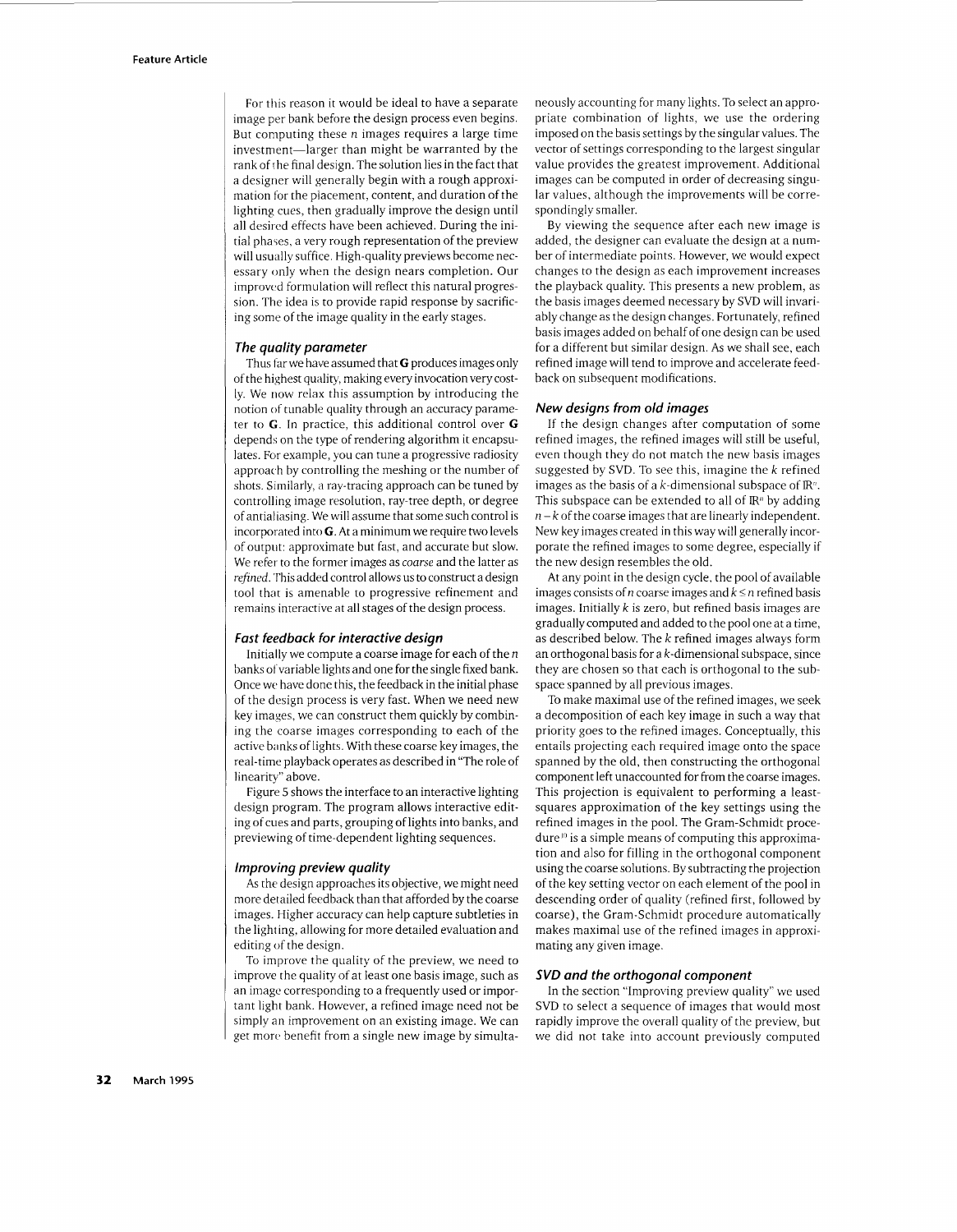refined images. Doing so requires only a slight modification to the original strategy. Instead of applying SVD to the matrix of settings for the current design, we first remove any components that lie within our existing pool of refined images by subtracting the projection onto the space spanned by the pool. Having removed these components, **SVD**  will identify the most beneficial image to compute in the orthogonal complement of the current refined images. In this way the refined images of the pool always remain orthogonal. This ensures that each new member provides maximum benefit to the current design, never recomputing components obtainable through linear combinations of existing refined images.

## *Summary of the design methodology*

The design methodology presented in this section fosters interactive

design because it gives a designer the ability to get fast feedback while refining a design. It does so by using coarse approximations early on, by progressively refining the previews, and by taking full advantage of all refined images already computed.

We summarize the steps in the design process below:

- 1. Compute a coarse image for each independent bank and one for the fixed bank. This forms the initial pool of basis images for fast playback and also allows for normalization of lights.
- 2. Interactively specify/modify the parts. Show the effect of changing each bank in real time using the best approximation achievable with the current pool. Recompute the time-averaged intensities of banks that have been modified.
- 3. Compute the key images for the entire sequence using the current parts and their best approximations achievable with the current pool.
- 4. Generate a fast playback by  $\alpha$ -blending at most four of the key images for each frame in the sequence. If not satisfied with the design, go to step 2.
- 5. Project the settings of the new design onto the settings of the refined images in the pool using Gram-Schmidt. Apply SVD to the orthogonal component (that which cannot be approximated by the current pool) to determine which new basis images will most rapidly improve the quality of the playback.
- 6. Use *G* to compute a new refined image corresponding to the largest singular value computed in the previous step. Add it to the pool of basis images and go to step 3.

## **Results**

To demonstrate our techniques, we designed two complex time-dependent simulations based on actual



productions from the Metropolitan Opera and rendered with radiosity. Each example involves a large number of time-varying lights. Note an important advantage of our approach: It can provide fast interaction in simulating environments of tremendous complexity, in terms of both the geometry and the lighting effects.

Figure 6 (next page) shows a sequence for Luther's Tavern fromLes Conres *d'ffofiann.* In this scene the timedependent lighting directs the viewer's attention with sharply focused hanging lamps. Simultaneously, there are numerous changes in the general interior lighting. Gradual transitions from night to day are accomplished by an overall shift from blue to yellow-easily handled with multiple lights of different colors. Another example of changing color is the illumination from the windows.

Figure 7 (next page) depicts a measure of the quality versus computation time required to develop the tavern design. It took a total of **45** minutes to generate the coarse images of the scene-one image for each bank of lights. These images were used for a preliminary design session, shown at the beginning of the chart. Note that the quality level remains low throughout this stage. **As** the design session progresses, one refined basis image at a time is computed and added to the pool. The quality increases most rapidly with the addition of the first few basis images. Later, the design is modified based on the higher quality preview. **A** slight drop in quality occurs at these points because the high-quality images now differ slightly from the optimal basis solutions. However, very high quality is maintained because the pool of images is reused to a great extent to accommodate the changes. *As* the design cycle progresses, changes in the design tend to be smaller, and the larger number of available basis solutions in the pool makes it easier to accommodate these changes. Thus, the slight drops in quality tend to diminish. For this scene, the **5 Screen dump of the interactive lighting design program.**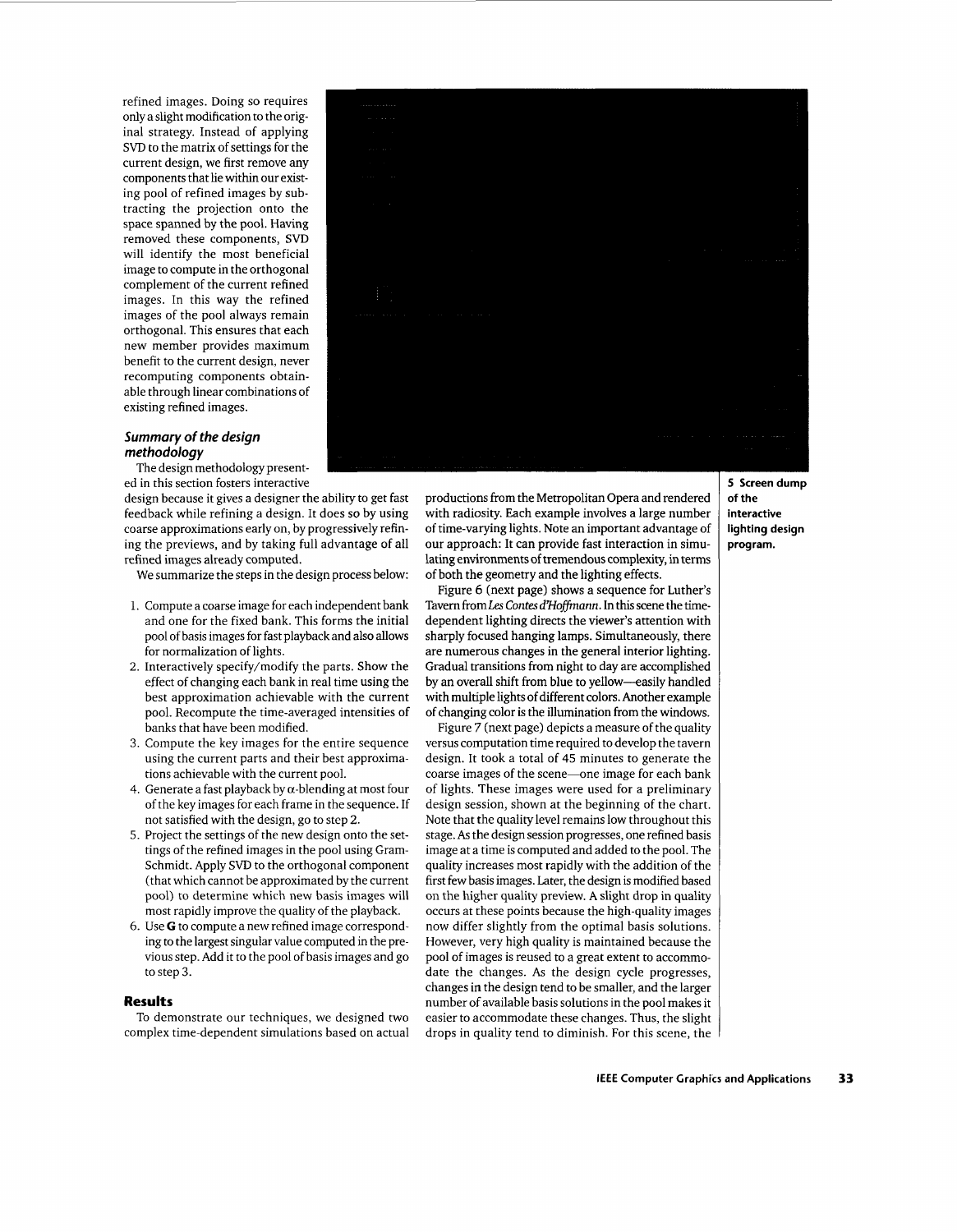

refined solutions took up to two hours each, while the coarse solutions took about three minutes each on an HP *9000/750* workstation.

For the purpose of quality measurements, we computed one refined image per bank before the design session. We then determined the overall quality by comparing the sequence of images at any time against a sequence composed of all refined images. While this data is for just one design session. it is representative of what you should expect from the techniques.

Figure 8 shows a time-varying sequence from *Turandot.* In contrast to the previous example, the time-varying lights in this scene are primarilycolored and wash large portions of the set as it transforms from dusk through night. Of particular interest are the interior building lights on the left and right, the red and yellow lanterns in the pavilions toward the rear of the set, and the green lights that bring out the scale figure. The lighting is completed by a transformation of the backdrop from orange to blue. This effect is achieved with two scenic projections' and therefore falls within the domain of intensity variations. The refined solutions took up to two and one-half hours each, and the coarse solutions took no longer than four minutes each.

## **Future work**

We described a set of tools for the interactive design and preview of complex, time-dependent lighting intensity variations. By constraining the problem to deal only with intensity variations,

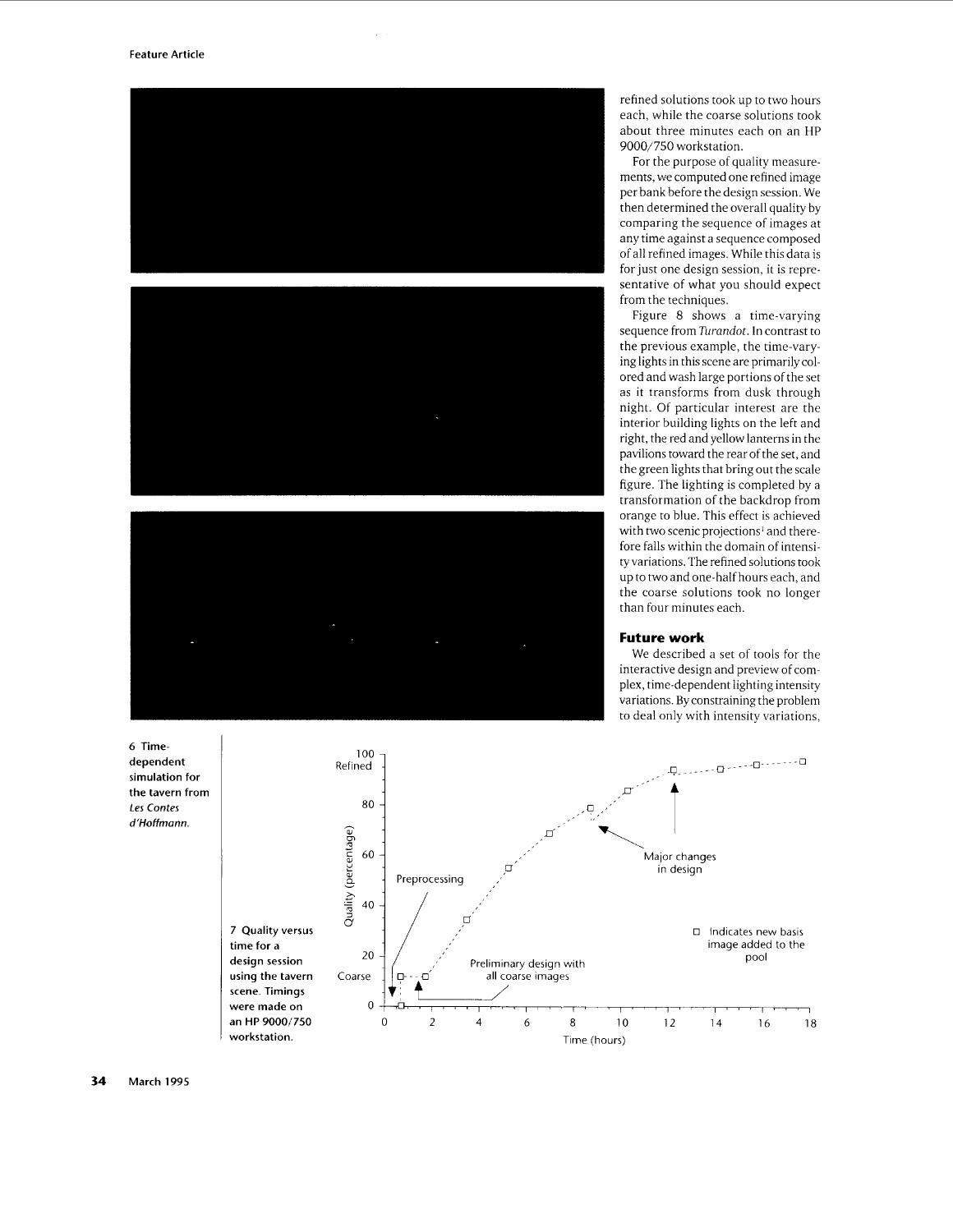the formulation can fully exploit the linearity of light transport. Rapid playbacks are accomplished using at most three  $\alpha$ -blends per time step regardless of scene and lighting complexity. The technique can use virtually any rendering algorithm and is particularly well suited to costly global illumination algorithms. The number of global illumination solutions required to construct the entire time sequence is minimized using standard linear algebra techniques. The approach supports the iterative nature of design by incrementally following the path the designer takes in exploring possible designs.

We would like to pursue several areas of inquiry. In the current implementation we use two extreme quality levels when computing global illumination. We would like to generalize this to a continuum, although doing so complicates the matter of determining which image is most advantageous to improve at anytime. The potential benefit would be faster and more uniform improvement. In addition, we would like to combine the work with scans of real scenes or artistic sketches. This could be a convenient way of bridging the gap between preliminary sketches and coarse computer-generated renderings. Finally, we would like to consider nonlinear problems such as varying the geometry and material attributes.12

#### **Acknowledgments**

We are indebted to **Gil** Wechsler and Wayne Chouinard at the Metropolitan Opera for providing documentation of real set and lighting designs and for their input into this research. Hewlett-Packard generously provided the workstations used for the simulations. The Program of Computer Graphics at Cornel1 University is one site of the NSF/ARPA Science & Technology Center for Computer Graphics and Scientific Visualization. Mark Shepard modeled the *Turandor* environment, and Chaim Zeitz modeled the *Les Conres d'Hofiann* scene. Thanks to Kurk Dorsey, Hurf Sheldon, Chris Schoeneman, and Brian Smits for their general assistance.

## **References**

- 1. J.O. Dorsey, F.X. Sillion, and D.P. Greenberg, "Design and Simulation of Opera Lighting and Projection Effects," *Com*puter Graphics (Proc. Siggraph), Vol. 25, No. 4, Aug. 1991, pp. 41-50.
- 2. S.E. Chen, "Incremental Radiosity: **An** Extension of Progressive Radiosity to an Interactive Image Synthesis System," *Computer Graphics* (Proc. Siggraph), Vol. 24, No. 4, AUg. 1990, pp. 135-144.
- 3. D.W. George, F.X. Sillion, and **D.P.** Greenberg, "Radiosity Redistribution for Dynamic Environments," *IEEE* CG&A, Vol. 10, No. 4, July 1990, pp. 26-34.
- 4. C. Puech, F. Sillion, and C. Vedel, "Improving Interaction with Radiosity-based Lighting Simulation Programs," Com*puter Graphics,* Vol. 24, No. 2, Mar. 1990, pp. 51-57.
- 5. J.M. Airey, J.H. Rohlf, and F.P. Brooks, "Towards Image Realism with Interactive Update Rates in Complex Virtual Building Environments," *Computer Graphics,* Vol. 24, No. 2, Mar. 1990, pp. 41-50.
- 6. C. Buckalew and D. Fussell, "Illumination Networks: Fast Realistic Rendering with General Reflectance Functions," *Computer Graphics* (Proc. Siggraph), Vol. 23, No. 3, July 1989, pp. 89-98.
- 7. C.H. Séquin and E.K. Smyrl, "Parameterized Ray Tracing," Computer Graphics (Proc. Siggraph), Vol. 23, No. 3, July 1989, pp. 307-314.
- 8. J.T. Kajiya, "The Rendering Equation," *Computer Graphics*  (Proc. Siggraph), Vol. 20, No. 4, Aug. 1986, pp. 143-150.
- 9. C. Schoeneman et al., "Painting with Light," *Computer Graphics* (Proc. Siggraph), Vol. 27, No. 2, Aug. 1993, pp. 143-146.
- 10. G.H. Golub and C.F. Van Loan, *Matrix Computations*, Johns Hopkins, Baltimore, 1983.
- 11. G. Ward, "Real Pixels," in *Graphics Gems 11,* J.R. *Arvo,* ed., Academic Press, New York, 1991.
- 12. J. Nimeroff, E. Simoncelli, and J. Dorsey, "Efficient Re-rendering of Naturally Illuminated Environments," *Roc. 5th Eurographics Workshop on Rendering,* Eurographics, Darmstadt, June 1994, pp. 359-374.

*8* **Time**dependent simulation for Turandot.